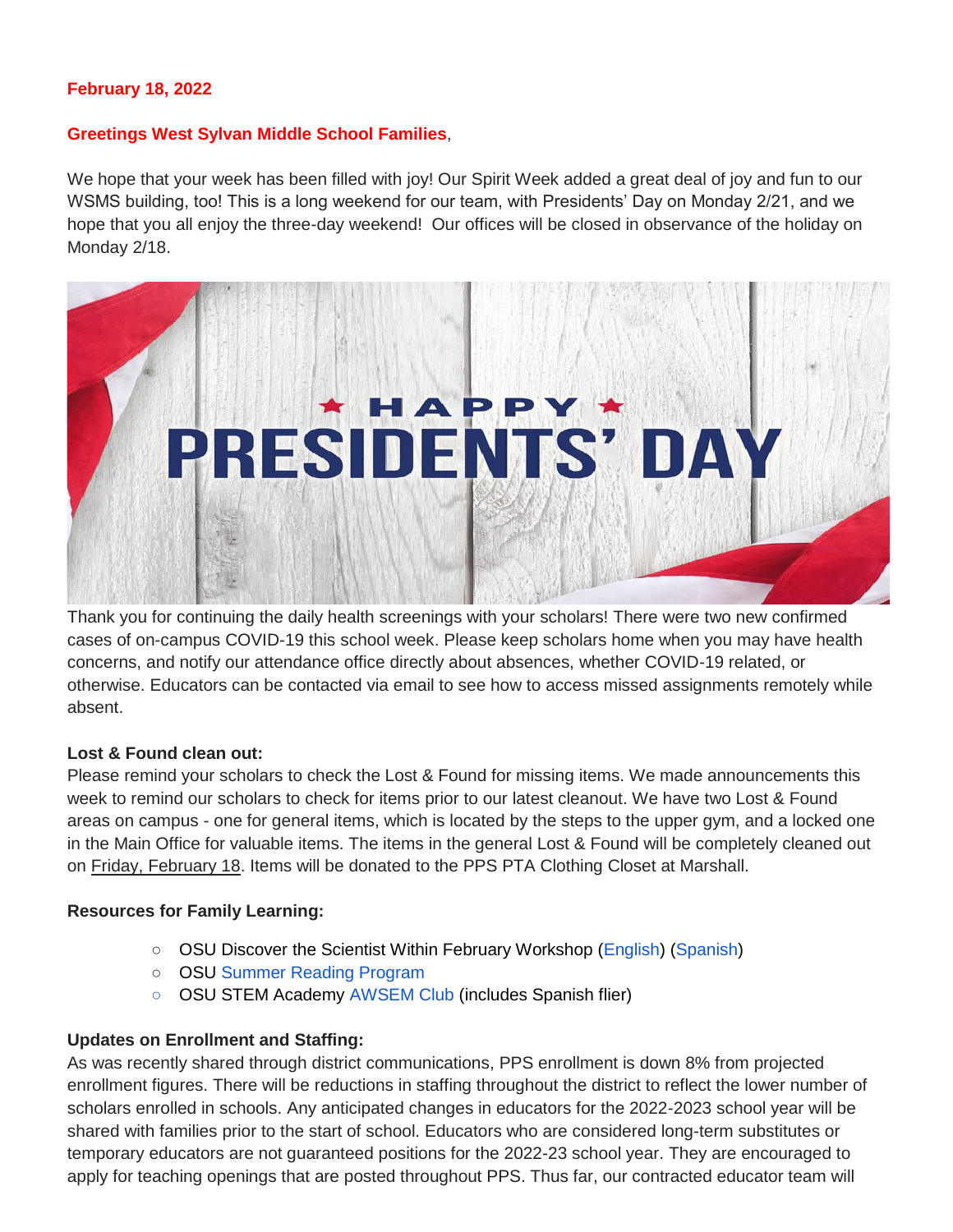remain unchanged with the same contracted full-time educators. At WSMS, statewide trends in enrollment declines have occurred over the last two years of the pandemic, with our enrollment declining from a total of 802 scholars enrolled in 2020-21 to a projection of 713 scholars in 2022-23. We would appreciate any feedback you would like to share as we finalize plans for 2022-23, by completing this [form.](https://forms.gle/zBaNoQLQCMFkAJFR9)

## **Changes to Masking Protocols Beginning March 1st:**

These key points were shared in a PPS family communication yesterday. The full message is [here,](https://drive.google.com/file/d/13aBVxIetQ38YfjAiIGkBfWhyu0upmQDy/view?usp=sharing) if you missed the message. There is currently no change to *indoor* masking policies during the school day. Below, are the key points:

- Outdoor masking on campuses will become optional.
- School dances and other in-person school events may resume.
- Civic Use of Building permits which allow for use of school buildings by community groups and individuals during non-school hours -- may be approved for indoor use (the CUB office will begin accepting permits for review on February 15).
- Overnight field trips may resume.

## **OHSU COVID-19 Screening Kit Information:**

*An easy and free way to test weekly!* Especially while tests are hard to find in stores, this is an easy and free way to have your scholars tested weekly for your own family's knowledge. Scholars will do the saliva test at home and return the kits the following day at the Main Office. For scholars who opted-in to the program and submitted completed consent forms, we are distributing the at-home saliva test kits once a week on Thursdays, during the last few minutes of 7th period. Scholars will do the saliva test at home the next morning and return the kits on Friday morning at the Main Office. OHSU picks up the kits the day after distribution, processes them, and sends results directly to families. **If you do not receive an email with your scholar's results, please check all spam/bulk email folders and then contact OHSU via their family support contacts:** email at [k12covidtesting@ohsu.edu](mailto:k12covidtesting@ohsu.edu) or call 833-376-1027 between 8am-5pm, Monday to Friday. *The school does not have access to any of the testing results.* Please note, OHSU advises that you suspend participation in the screening program if your scholar has had a positive test for Covid-19 in the last 90 days, *as* the test will likely be inaccurate. Scholars may drop off signed forms to our attendance window, or families can scan and send them via email to jsolonche@pps.net. If you haven't signed up and are still interested, the forms are below.

Consent forms to sign and return to West Sylvan:

- [•](https://drive.google.com/file/d/1WKfLwknOXIYGfjiVTURKB7wvlQW8DAhR/view?usp=sharing) [OHSU Weekly Screening Authorization Form](https://drive.google.com/file/d/1WKfLwknOXIYGfjiVTURKB7wvlQW8DAhR/view?usp=sharing)
- [•](https://drive.google.com/file/d/1JELJW3M6_gp013Dp_Z7QDpvKmsqC5G-S/view?usp=sharing) [General Consent School Opt-In Form](https://drive.google.com/file/d/1JELJW3M6_gp013Dp_Z7QDpvKmsqC5G-S/view?usp=sharing)

### **Uploading Proof of Vaccinations:**

Families can also upload their scholars' vaccination status when they complete the yearly registration verification processes. Directions to upload items are [here](https://docs.google.com/document/d/1AxHhVVEjAqJxV1Vuh9PnfwkZHcp-Tde_x6iFOOEy58Y/edit) for ParentVUE. When families have items uploaded, this information shows up in ParentVUE under the documents tab on the scholar page for internal administrative review.

### **COVID-19 Updates:**

There were two positive cases reported this week who were present on campus as of this week. Anyone immediately involved was already notified directly.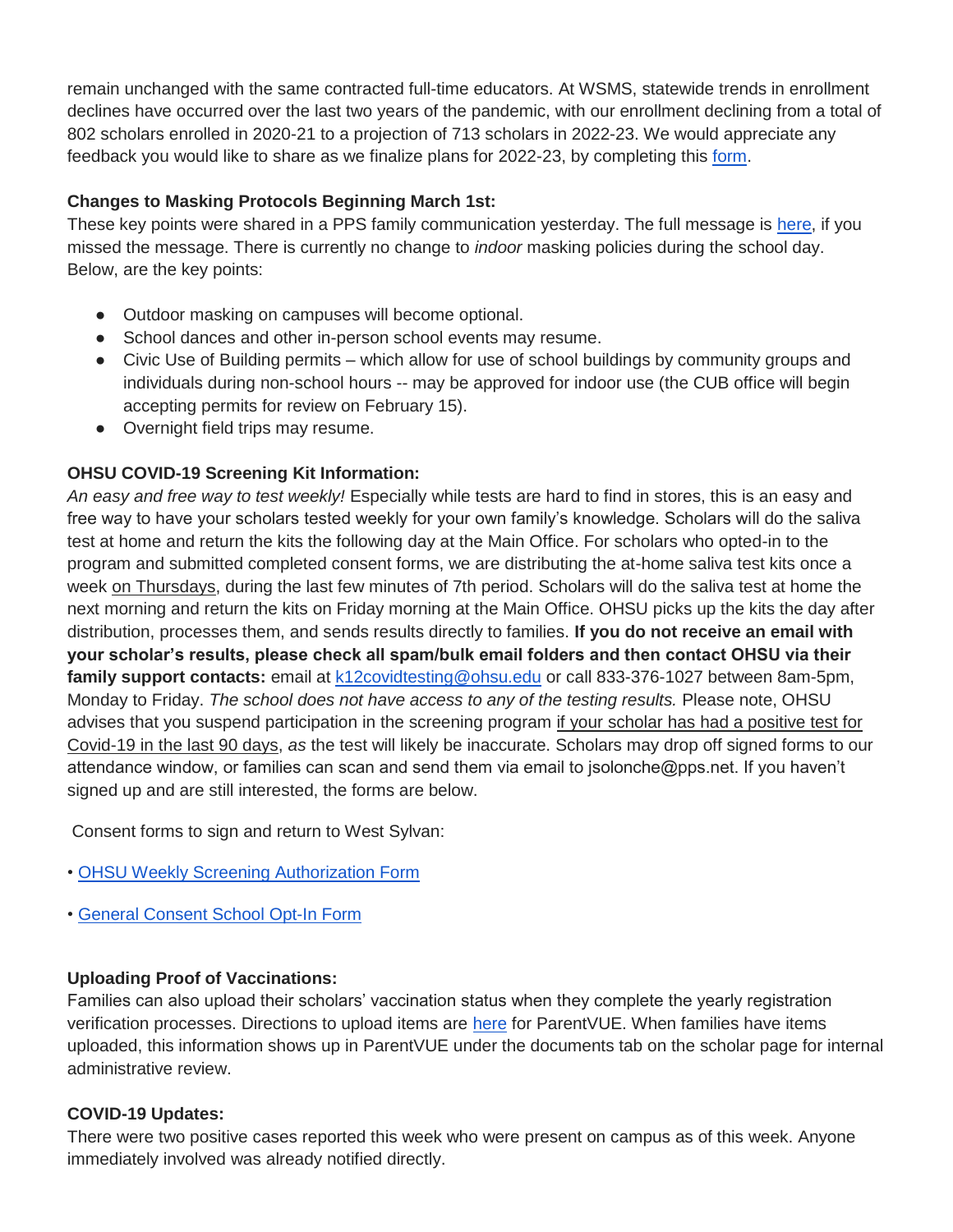### **Notes of Appreciation?**

Thank you to the families who have submitted notes to WSMS team members! These notes really do brighten the days of our educators! If you have a kind note to share, we'd love your feedback [here t](https://forms.gle/3TsJKYDfcfbLhiKu7)o celebrate the ways in which WSMS adults support your scholars and your families! A little appreciation goes a long way and can really uplift someone's day!

#### **Yearbooks:**

To upload photos to be included in the yearbook, go to [hjeshare.com](https://hjeshare.com/eShare/) and enter the code **sylvan22** (use all lower case for the code). MASKS OFF please. We want to see our scholars' shining faces in the yearbook! Be sure to accurately label each photo with the scholar's name and grade. There's no guarantee every photo will be included in the book, but we will try our best. [Tutorial for using eShare.](https://herffjones.wistia.com/medias/h1e7m2ythz) [Tutorial for using](https://herffjones.wistia.com/medias/62ap3qbbp3)  [eShare from your phone.](https://herffjones.wistia.com/medias/62ap3qbbp3)

**All sales of yearbooks will be pre-ordered directly through an outside company.** Yearbooks will not be purchased through the school. If you do not preorder, we will likely run out of yearbooks, and there will be no opportunity to get one later in the year, as the company only prints a set number of copies, determined through preorders. To order your yearbook, go to [yearbookordercenter.com](http://yearbookordercenter.com/) and enter code 6339. Yearbooks are \$35 currently. We want all of our scholars to have a visual memory of their time back on campus during the 21-22 school year!

#### **WSMS Foundation:**

Please support our WSMS Foundation! Every contribution helps our school by allowing us to fund educational opportunities and events for your scholars! Please consider donating to WSMS Foundation to help support important instructional additions for our scholars in the coming school year. Every donation helps!

You can donate and find out more information about our WSMS Foundation and their amazing work for our scholars [here.](https://www.westsylvanfoundation.com/) Also follow them on Instagram @**west.sylvan.foundation** and check out our West Sylvan students in their **school**, **sports**, **performances**, **events**…

If you have a scholar event, announcements related to scholars and their achievements, or you'd like to advertise let us know. Email Lisette Crepeaux at thecrepeauxs@gmail.com.

### **Daily Loaner Laptops for Scholars:**

We no longer have a supply of daily loaner chromebooks to issue when scholars forget their chromebooks at home. Please help remind our scholars to take their \*fully charged\* PPS-issued chromebook to and from school each day. We recently distributed BumpArmor cases to all scholars, and we ask that you please encourage your scholar to use the case to protect and extend the life of their device.

#### **Help with Cell Phones:**

Our catch phrase that we use at WSMS regarding cell phones during the school day is, **"Out of sight and away, unless we say."** Any additional monitoring you can put in place to keep an eye on your scholars' social media activity is also greatly appreciated! There are times when scholars may need to access their devices for family reasons or even in instructional settings, and we encourage speaking with an adult if such a need arises. Also, several families have had concerns with their scholars' use of cell phones throughout the day for non-instructional reasons. We will continue to remind scholars of this expectation throughout their school day. If scholars post inappropriate content on social media, please report the account for review.

Some families have inquired about apps that can restrict various features on cell phones for scholars throughout the day so that they are not on social media and are not tempted to engage with others through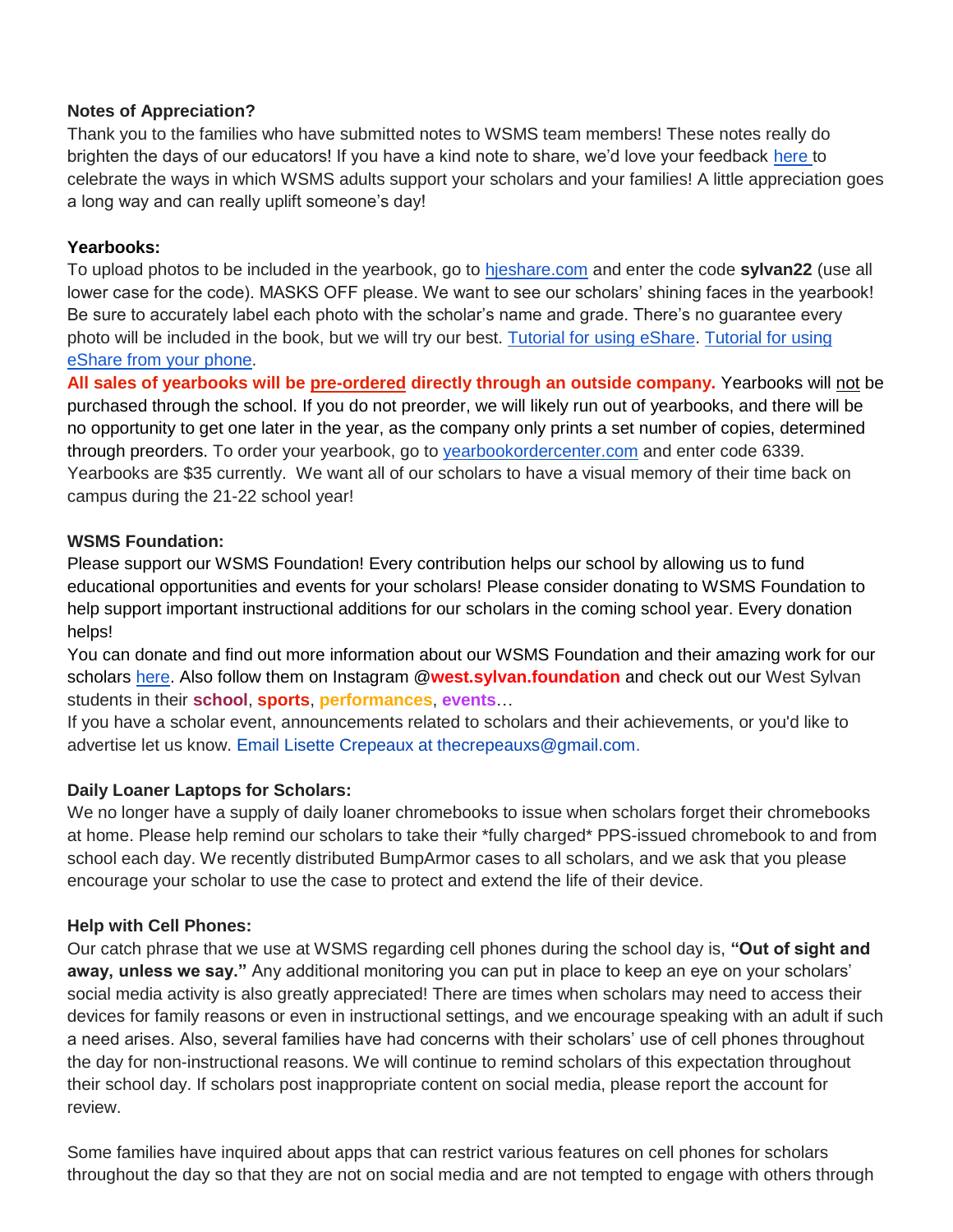social media platforms. Here are some tips we have given families: **NY Times Article:** [The Best Apps for](https://www.nytimes.com/wirecutter/reviews/best-apps-to-manage-your-kids-phone/)  [Managing Your Kids Phone;](https://www.nytimes.com/wirecutter/reviews/best-apps-to-manage-your-kids-phone/) **[Support for Apple;](https://support.apple.com/guide/iphone/set-up-parental-controls-iph00ba7d632/ios) [Support Google](https://support.google.com/families/answer/7103340?hl=en)[;](https://familytime.io/) [Family Time Article & Tips;](https://familytime.io/) [Verizon](https://www.verizon.com/support/verizon-smart-family-restrictions-video/)  [Support.](https://www.verizon.com/support/verizon-smart-family-restrictions-video/)** 

## **Food Services and Lunches:**

Breakfast and lunches continue to be free for all scholars throughout the year. During lunches, scholars who want to remain indoors have indoor options for both eating and their free time. After eating, there are several alternate locations scholars may visit to spread out such as the library, the lower gym, classrooms for lunch clubs, and our outdoor patio spaces and field area. Regardless of the temperature, many scholars still feel most comfortable both eating outdoors and remaining outdoors throughout recess to engage in outdoor play. Please encourage your scholar to dress for the weather if they are choosing to play outdoors in colder temperatures. Understanding that there is not a one-size-fits-all approach to this unstructured lunch time, we are allowing scholars to choose indoors or outdoors, assuming that it is not pouring down rain.

**Please remind your student(s) to take care of their lunch trash each and every day.** Our Custodian places four trash bins throughout the cafeteria and bins outside. Trash and containers left behind on tables and on the ground, both inside and out, has gotten a little better, however, it is still a problem each day. Thank you for your help in this matter!

## **Picking Up Scholars:**

Per Oregon law, *an approved adult is required to sign out any scholar* who leaves campus before the end of the school day. Our office has been experiencing heavy family traffic prior to our 3:45pm dismissal, due to daily early pick-ups. If possible, we ask that you avoid picking up your scholar between 3:00pm-3:45pm as you will not find parking, and our office staff is limited in the afternoons. Any planning around that time frame is appreciated.

### **Scholar Counseling Supports:**

**6th Grade:** Counselor: Kandice Abney: [kaabney@pps.net](mailto:kaabney@pps.net) & Administrator: Ben Keller, [bkeller@pps.net](mailto:bkeller@pps.net) **7th Grade:** Counselor: Rebecca Cohen: [rcohen@pps.net](mailto:rcohen@pps.net) & Administrator: Evening Krauel, [ekrauel@pps.net](mailto:ekrauel@pps.net) **8th Grade:** Counselor, Ricky Almeida: [ralmeida@pps.net](mailto:ralmeida@pps.net) & Administrator: Jill Hunt, [jihunt@pps.net](mailto:jihunt@pps.net)

### **General Questions**:

Jerda Solonche, Principal's Administrative Assistant: *jsolonche@pps.net* (faculty, school business) Kirsten Crombie, Administrative Assistant: [kcrombie@pps.net](mailto:kcrombie@pps.net) (scholar/parent concerns, attendance, enrollment, help with scholar laptops, withdrawals)

### **Mark your calendar now in preparation:**

**Black History Month: February is in progress No School for Scholars, Presidents' Day:** February 21st **March**: National Disabilities Awareness Month and Women's History Month **Successful Schools Survey to Families:** Access to the survey will be open Feb. 26-March 4th. More details will come as we near the access window. **Forecasting for next year**: In early March scholars will have opportunities to select elective choices for the 22-23 school year **Spring Break:** March 21-25th